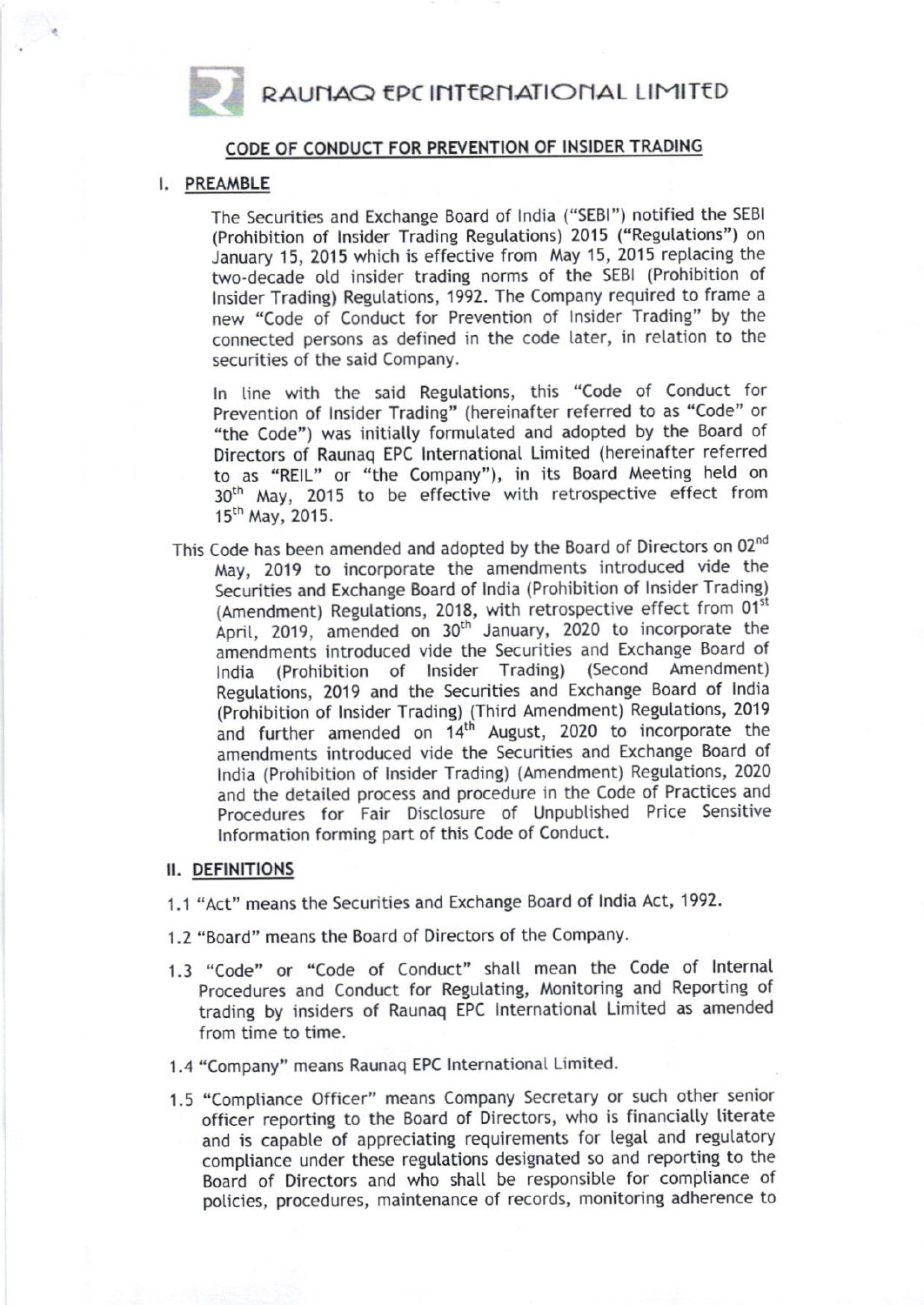

RAUNAQ EPC INTERNATIONAL LIMITED

the rules for the preservation of unpubtished price sensitive information, monitoring of trades and the implementation of the codes specified in these regulations under the overall supervision of the Board of Directors of the Company.

"Financialty literate" means a person who has the abitity to read and understand basic financial statements i.e. balance sheet, profit and toss account, and statement of cash ftows.

- 1.6 "Connected Person" means:
	- (i) any person who is or has during the six months prior to the concerned act been associated with a company, directly or indirectly, in any capacity including by reason of frequent communication with its officers or by being in any contractual, fiduciary or employment relationship or by being a director, officer or an employee of the Company or hotds any position including <sup>a</sup> professionat or business retationship between himsetf and the Company whether temporary or permanent, that allows such person, directly or indirectly, access to unpublished price sensitive information or is reasonably expected to allow such access.
	- (ii) Without prejudice to the generality of the foregoing, the persons falling within the following categories shall be deemed to be connected persons unless the contrary is established,-
		- (a) an immediate relative of connected persons specified in clause (i); or
		- (b) a hotding company or associate company or subsidiary company; or
		- (c) an intermediary as specified in Section 12 of the Act or an emptoyee or director thereof; or
		- (d) an investment company, trustee company, asset management company or an emptoyee or director thereof; or
		- (e) an officiat of a stock exchange or of clearing house or corporation; or
		- (f) a member of board of trustees of a mutual fund or a member of the board of directors of the asset management company of <sup>a</sup> mutual fund or is an emptoyee thereof; or
		- (g) a member of the Board of directors or an employee, of a public financial institution as defined in section 2(72) of the Companies Act, 2013; or
		- (h) an official or an employee of a self-regulatory organization recognised or authorized by the Eoard; or (i) a banker of the Company; or
		-
		- (j) a concern, firm, trust, hindu undivided famity, company or association of persons wherein a director of the Company or his immediate retative or banker of the Company, has more than ten percent of the hotding or interest.
- 1.7 "Dealing in Securities" means an act of subscribing to, buying, selling or agreeing to subscribe to, buy, selt or deat in the securities of the Company either as principat or agent.